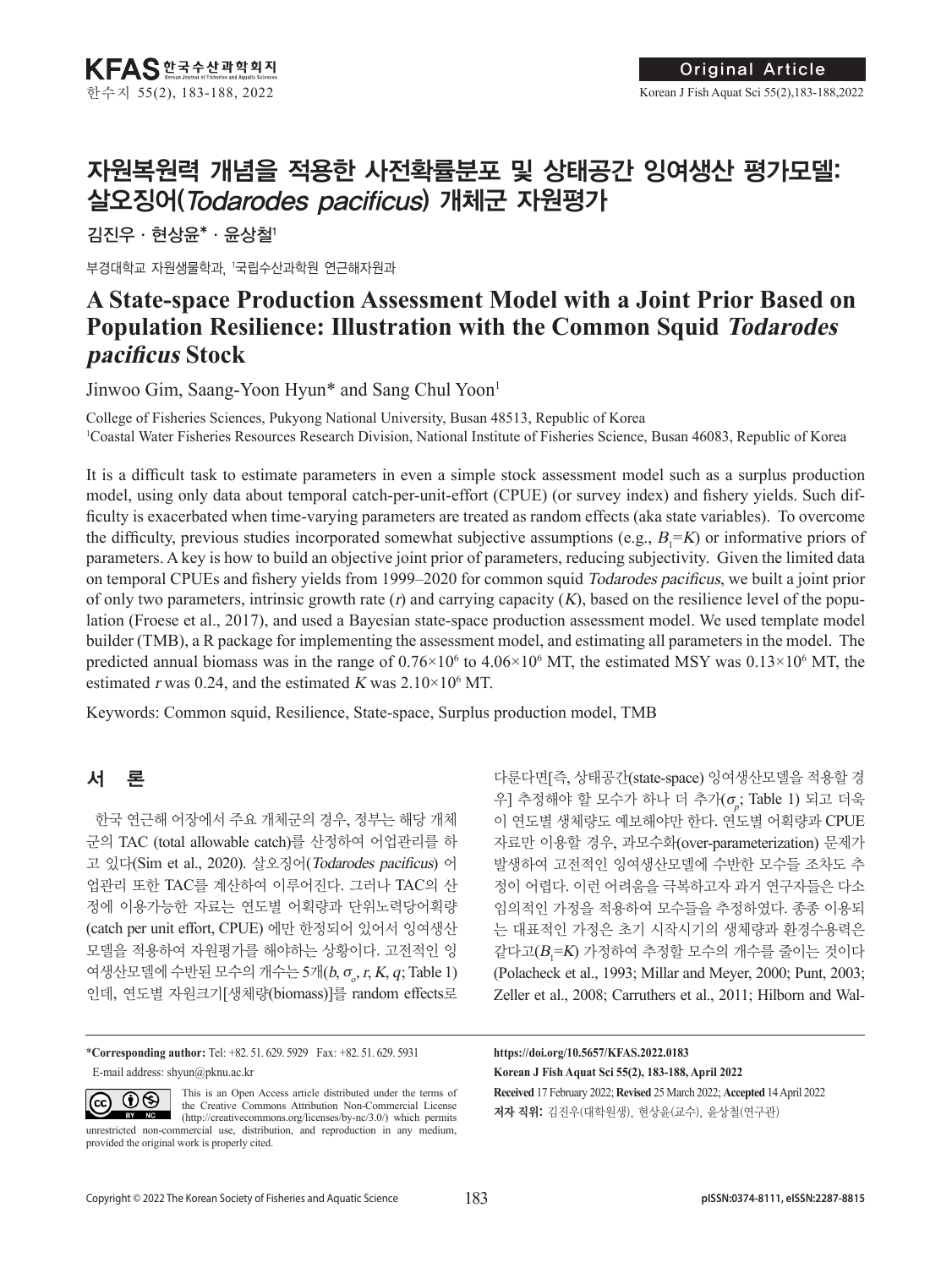Table 1. Points estimates of parameters and their standard errors from the state-space surplus production model for common squid Todarodes pacificus stock in Korean waters

| Parameter                              | Point estimate       | Standard error |
|----------------------------------------|----------------------|----------------|
| b (= $B_{1999}$ /K)                    | 1.94                 | 0.79           |
| $\sigma_{\rm o}$ (= $\sigma_{\rm o}$ ) | 0.18                 | 0.03           |
| $\mathsf{r}$                           | 0.24                 | 0.11           |
| K(MT)                                  | $2.10 \times 10^{6}$ | $0.78x10^{6}$  |
| q(1/Roller)                            | $0.02x10^{-3}$       | $0.01x10^{-3}$ |
| MSY (MT)                               | $0.13x10^6$          | $0.05x10^{6}$  |

ters, 2013). 어획자료가 수집되기 전에 어획활동이 전무하였다 면 이 가정 $(B_1=K)$ 이 객관적인 논리일 수 있으나 그러한 상황이 아니라면 이 가정은 옳지 않다.

본 연구에서는 1999–2020년 시기의 살오징어 어획량과 CPUE를 사용하였다. 1999년 이전에도 한국 연근해 해역에 서 살오징어 어업은 활발히 이루어졌기에 우리는 흔한 가정  $(B_{\scriptscriptstyle{\text{I}}}=$ K)을 배제하고 대신에 모수의 베이지언 사전확률분포 (prior probability distribution)를 적용하여 모수들을 추정하고 연도별 생체량을 예보하고자 하였다. 이용되는 자료(어획량과 CPUE)와 무관한 객관적인 사전확률분포를 적용하는 것이 베 이지언 방법론의 핵심인데, 산정 결과치인 베이지언 사후확률 분포(posterior probability distribution)에 미치는 사전확률분 포의 영향을 줄이기위해서 가능한 정보사전확률분포(informative priors)를 덜 적용해야 한다. 그런 이유로 두 개의 모수(r과  $K$ ) 에만 정보사전확률분포를 적용하고 나머지 모수들에겐 무 정보사전확률분포(non-informative priors)를 적용하였다. 특 히 <sup>r</sup>과 K에 적용하는 정보사전확률분포에 객관성을 높히기 위 해서 자원복원력(resilience) 개념(Froese et al., 2017)을 적용하 는 방법을 사용하였다. 본 연구에서는 r과 <sup>K</sup>추정치 사이에 상관 관계가 존재하므로 정보사전확률분포를 적용할 때 이들 간의 상관관계도 고려하였다. FishBase (https://www.sealifebase. ca/search.php)에는 Musick (1999)과 Froese et al. (2000)이 규 정한 각 수산생물종에 대한 자원복원력 기준이 등재되어 있다. 이들은 자원복원력을 'high', 'medium', 'low', 'very low'의 네가 지 수준으로 구분하였으며, 각각의 항목에 상응하는 r의 범위가 제시되었다(Table 2 in Froese et al., 2017). 자원복원력이 'high' 에 가까울수록 r은 높은 경향이 있다.

본 연구의 목적은 과거 잉여생산모델의 자원평가에 흔하게 사용되었던 임의적 가정을 배제하고 객관적인 모수의 사전확 률분포를 적용하여 한국 살오징어 개체군의 자원평가를 수행 하는 것이다. 특히 적합도(goodness of fit)를 향상시키기 위해 서 상태공간 잉여생산모델을 적용하였다. 최근에 개발된 TMB (template model builder; Kristensen et al., 2015) 언어를 이용 하여 본 연구의 상태공간 잉여생산량모델을 실행하였다.



Fig. 1. Observed yield data of the common squid Todarodes pacificus from 1999 to 2020 and the estimated MSY. The circles and broken line denote the data and MSY, respectively.

# 재료 및 방법

# 어획량 및 CPUE 자료

한국 살오징어 자원의 최대지속가능어획량(maximum sustainable yield, MSY)를 추정하기 위해 한국 살오징어의 연도 별 총 어획량 자료(1999–2020) (KOSTAT, 2022)와 오징어를 주로 어획하는 근해채낚기 어업의 연도별 단위노력당 어획량 자료(1999–2020)를 사용하였다(Fig. 1 and Fig. 2). 근해채낚 기 어업의 살오징어 어획량은 2006년부터 2020년까지 전체 살 오징어 어획량의 약 28%를 차지해 왔다. 2020년에 근해채낚기 어업은 전체 살오징어 어획량(56,621 MT)의 32%를 차지하는 18,194 MT를 어획함으로서 살오징어를 어획하는 어법 가운데 가장 많은 어획량을 기록하였다. 따라서 본 연구에서는 근해채 낚기 어업의 연도별 CPUE 자료를 한국 살오징어 자원량의 상 대적인 크기를 나타내는 지수로 간주하였다.

### 베이지언 상태공간 잉여생산량 모델

한국 살오징어 자원의 MSY를 추정하기 위해 베이지언 상태 공간 Schaefer 잉여생산량 모델을 사용하였다. 상태공간모델 은 자료에 수반되는 관측오차(observation error)와 상태변수 (random effects, state variable, hidden variable)에 수반되는 과정오차(process error)를 함께 고려하는 모델이다. 상태공간 Schaefer 잉여생산량 모델의 구조를 수식으로 나타내면 다음 과 같다.

$$
B_{t+1} = [B_t + r \cdot B_t \left(1 - \frac{B_t}{K}\right) - Y_t] \cdot \exp(\varepsilon_t^p), \text{where } \varepsilon_t^p \sim N(0, \sigma_p^2)
$$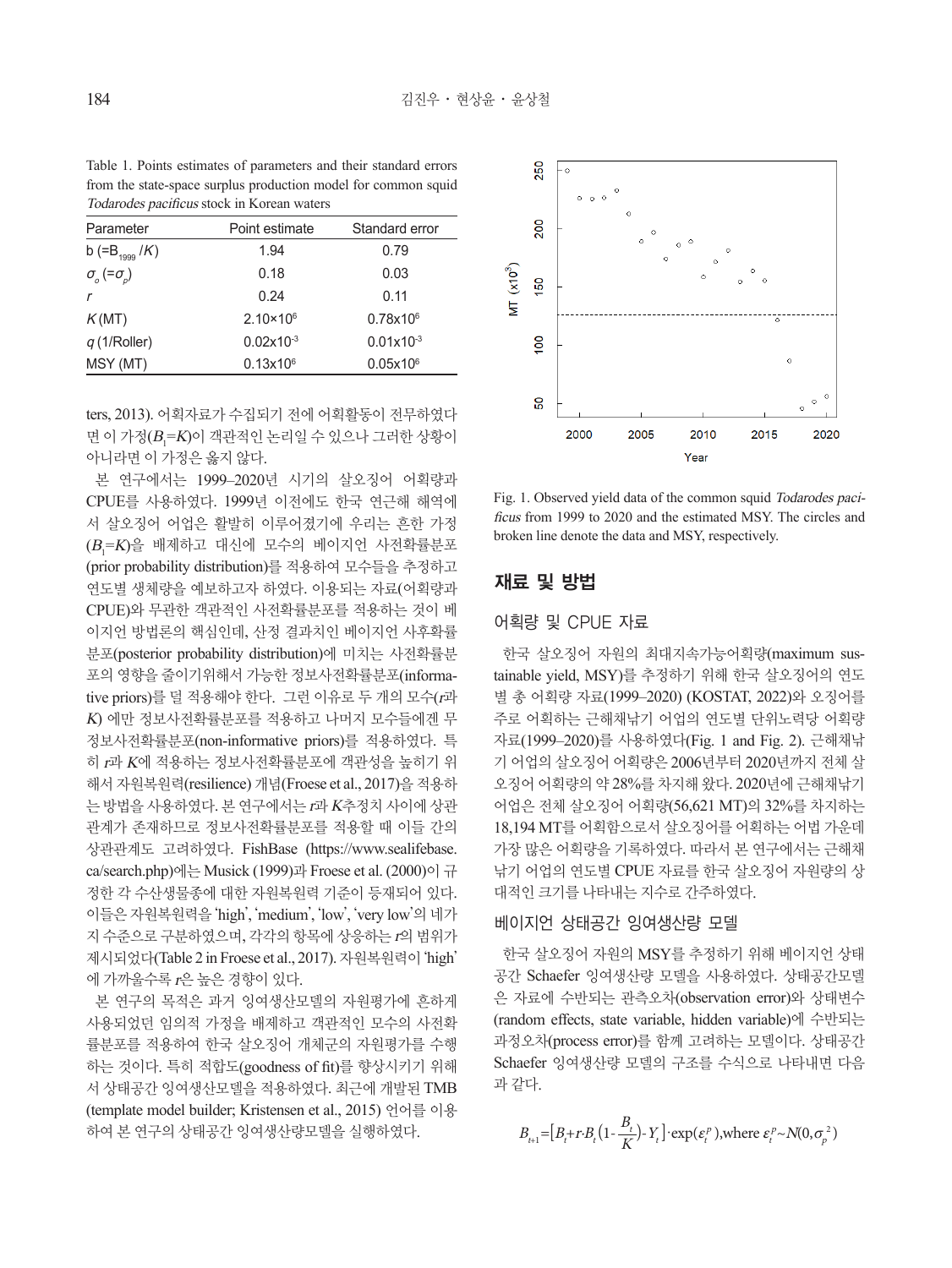

Fig. 2. Predicted and observed CPUE from the jigger fisheries in Korean waters. The circles and solid line denote the data and the predicted values, respectively. CPUE, catch per unit effort.

### $I_t = q \cdot B_t \cdot \exp(\varepsilon_t^o)$ , where  $\varepsilon_t^o \sim N(0, \sigma_o^2)$

여기서  $B_t$ 는 연도별 자원량,  $Y_t$ 는 연도별 어획량 자료,  $I_t$ 는 연 도별 CPUE 자료이며, r은 내재성장률, K는 환경수용력, q는 어 획능률계수를 의미한다. 과정오차 $(\varepsilon_{\!t}^{\rho})$ 와 관측오차( $\varepsilon_{\!t}^{\rho}$ )는 평균 이 0이고 분산이 각각  $\sigma^2_\rho, \sigma^2_e$ 인 정규분포를 따른다고 가정하였 다. 여기서  $B_t^\leftarrow$  모수(fixed parameters)가 아닌 상태변수로 취 급되었다.

그런데 본 연구에서 사용한 방법은 위 수식과 몇 가지 차이가 있다. 먼저, 수치최적화를 안정시키기 위하여 과정오차의 분산  $(\sigma_{\!_\rho}^{\,2})$ 과 관측오차의 분산( $\sigma_{\!_\sigma}^{\,2})$ 을 서로 동일한 값으로 가정하였다  $(\sigma^{\scriptscriptstyle 2=\sigma^{\scriptscriptstyle 2=\sigma^{\scriptscriptstyle 2}}}_{\scriptscriptstyle \rho} )$  (Auger-Methe et al., 2016). 둘째, 상태변수  $B_{\scriptscriptstyle \ell}^{\scriptscriptstyle \pm}$  $K$ 로 나눈 값,  $P_{\mathsf{r}}$ 로 재모수화하여 $(P_{\mathsf{r}}\text{-}B_{\mathsf{r}}/K)$ , 숫자의 스케일을 낮 추었으며, 결과적으로  $P_{\tau}$ 에 로그를 취한 값을 상태변수로 취급 하였다. 마지막으로 자원량의 초기값 $(B_{1999})$ 을 추정하기 위해, 자원량의 초기값을 K로 나눈 값을  $b$ 로 정의하여 $(b=B_{1000}/K)$ , 이 값을 추정하였다. 위 내용들을 정리하면 다음과 같다.

$$
log P_1 \sim N(log(b), \sigma^2)
$$
  
\n
$$
log P_{t+1} \sim N(log[P_t + r P_t (1 - P_t) - \frac{Y_t}{K}], \sigma^2)
$$
  
\n
$$
log I_t \sim N(log(q K \cdot P_t), \sigma^2)
$$

#### 사전확률분포

본 연구는 베이지언 방법론을 바탕으로 모델에서 추정하고 자 하는 모수 <sup>r</sup>과 <sup>K</sup>에 사전확률분포를 적용했다. Froese et al.

(2017)은 자원복원력(resilience) 개념을 이용하여 어떤 수산생 물 개체군의 모수 <sup>r</sup>과 K에 대한 사전확률분포의 정보를 결정하 는 방법을 제시하였다. 전세계의 여러 어종에 대한 정보를 보 유하고 있는 FishBase (https://www.sealifebase.ca/summary/ todarodes-pacificus.html)에 따르면, 살오징어의 자원복원력은 'high'이다. 이 경우, Froese et al. (2017)에 따른 <sup>r</sup>의 범위는 0.6 에서 1.5이다. 한편 <sup>K</sup>는 다음 식에 의해 계산된다(equation 3 in Froese et al., 2017).

$$
K_{low} = \frac{max(Y_t)}{r_{high}}, K_{high} = \frac{4 \cdot max(Y_t)}{r_{low}}
$$

여기서  $K_{low}$ 와  $K_{high}$ 는 각각  $K$ 의 하한값과 상한값이며, max  $(Y_{\nu}$ 는 주어진 연도별 어획량 자료의 최대값,  $r_{_{\textit{high}}}$ 와  $r_{_{\textit{low}}}$ 는 앞서 살오징어의 자원복원력에 근거한 <sup>r</sup>의 상한값과 하한값으로서  $r_{high}$ =1.5,  $r_{low}$ =0.6 이다.

본 연구에서는 r과 K의 사전확률분포로서 로그정규분포를 가정하였다(Meyer and Millar, 1999; Brodziak and Ishimura, 2011). 사전확률분포 각각의 최빈값(mode)은 앞서 계산된 <sup>r</sup> 과 K의 상한값과 하한값의 평균값을 사용하였다 $(r_{\text{mod}}=1.05,$  $K_{\text{mode}}$ =0.92 × 10<sup>6</sup> MT). 한편 사전확률분포의 변동계수(CV)는 가능한한 큰 값을 취함으로써 사전확률분포의 주관성을 약화시 키고자 하였다. 이를 위해 사전확률분포 각각의 변동계수를 수 치적 최적화가 실패하기 직전까지 증가시켰다. 결과적으로 <sup>r</sup>과 <sup>K</sup>의 사전확률분포의 CV는 각각 110%로 설정되었다.

#### 목적함수 및 모수의 추정

모수 추정을 위한 모델의 목적함수는 다음과 같다.  $L_{\!\scriptscriptstyle 1}$  과  $L_{\!\scriptscriptstyle 2}$ 는 과정오차 방정식에 대한 가능도 함수이며,  $L_{\mathfrak{z}}$ 는 관측오차 방정 식에 대한 가능도 함수이다.

$$
L_{1} = \frac{1}{\sqrt{2\pi\sigma^{2}}} \exp\left[-\frac{(\log P_{1999} - \log(b))^{2}}{2\sigma^{2}}\right]
$$
  
\n
$$
L_{2} = \prod_{1999}^{2020} \frac{1}{\sqrt{2\pi\sigma^{2}}} \exp\left[-\frac{(\log P_{t+1} - \log[P_{t} + P_{t}(1-P_{t}) - (Y_{t}/K)])^{2}}{2\sigma^{2}}\right]
$$
  
\n
$$
L_{3} = \prod_{1999}^{2020} \frac{1}{\sqrt{2\pi\sigma^{2}}} \exp\left[-\frac{(\log I_{t} - \log(q_{t} K \cdot P_{t}))^{2}}{2\sigma^{2}}\right]
$$

위의 세 가능도 함수는 상호독립을 가정하여 아래와 같이 결 합 가능도 함수의 형태로 표현할 수 있다.

# $L(K,r,q,b,\sigma^2,P | L, Y)=L_1 \cdot L_2 \cdot L_3$

<sup>r</sup>과 K에 대한 사전확률분포도 마찬가지로 서로 독립이라고 가정하였다. 따라서 다음과 같은 결합사전확률분포를 얻는다.

#### $Pr(r,K)=Pr(r)$ · $Pr(K)$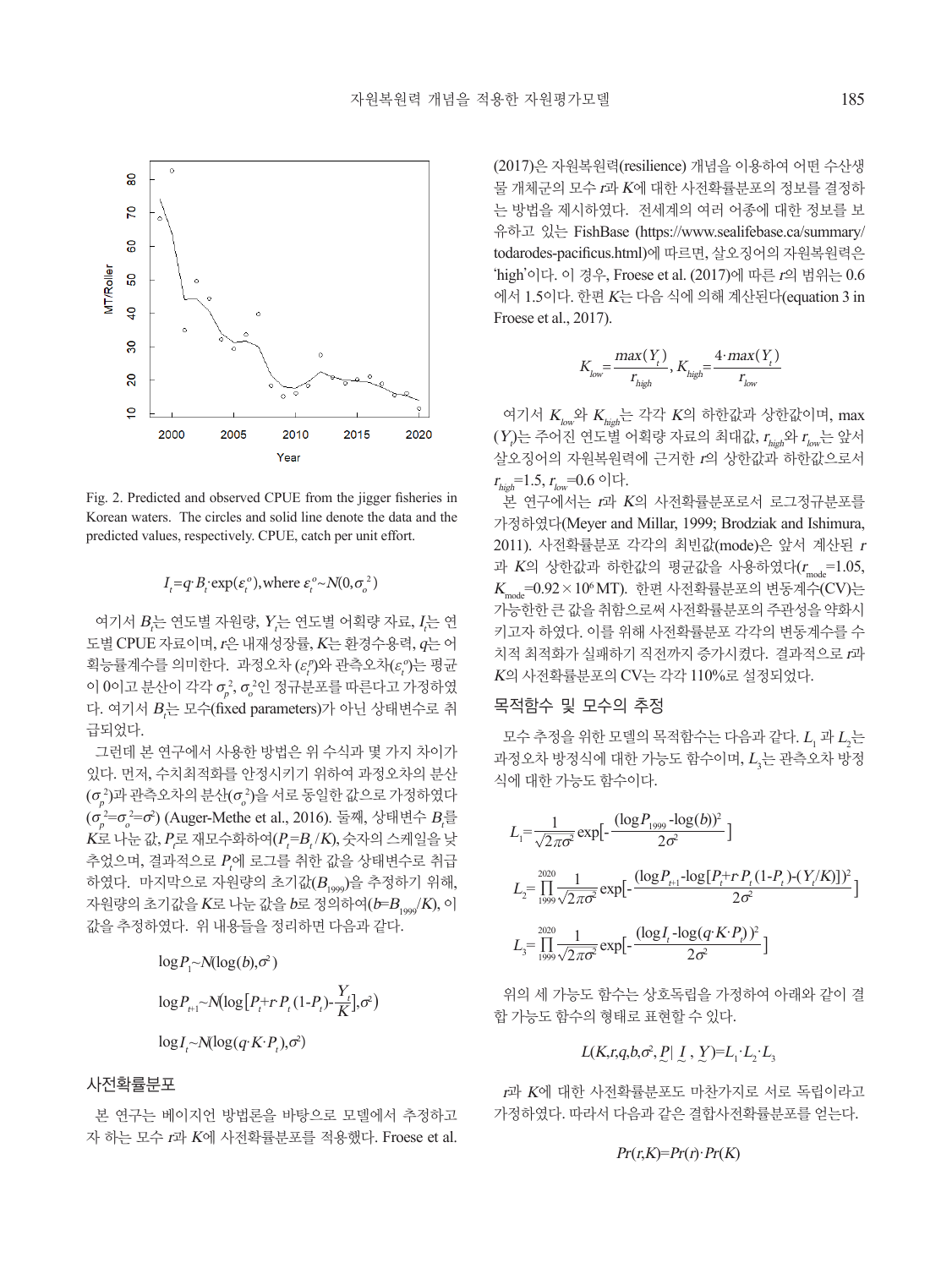

Fig. 3. Predicted annual biomass of the common squid stock in Korean waters. The circles denote the predicted values. The error bars denote plus/minus one standard error.

## 모수 추정

모델의 상태변수 *P*와 모수들 (*K, r, q, b, ơ*)은 R 소프트웨 어의 패키지인 TMB를 사용하여 추정하였다(Kristensen et al., 2015). TMB에 의해 모델의 모수들은 최대가능도법으로 추정 되며, 상태변수 *P*의 예측치는 사후분포(posterior probability) distribution)의 최빈값으로 예측된다. R 패키지 tmbstan을 이 용하여 MCMC (Markov chain Monte Carlo) 샘플링을 실시 하였으며, 총 1,000,000개의 표본을 추출하였다. 그리고 최종 적으로 총 5,000개의 샘플을 이용하여 사후분포를 형성하였다. 각각 모수의 사후분포가 형성된 후, 사후분포의 수렴 여부 및 자기상관(auto-correlation)의 정도를 진단하는 과정을 실시하 였다. 본 연구에서는 4가지 방법을 바탕으로 사후분포의 수렴 여부 및 자기상관성의 정도를 진단하였다: (i) Raftery and Lewis statistic, (ii) lag 1 auto-correlation, (iii) the ratio between the time series standard error and the naïve standard error, (iv)  $\lambda$ 후분포의 형태. 진단에는 R 소프트웨어 CODA 패키지를 이용 하였다. 일반적으로 Raftery and Lewis statistic의 의존성 인자 (dependence factor) 값이 5보다 작거나, lag 1 auto-correlation 의 결과값이 0에 가까울 때, 그리고 the ratio between the time series standard error and the naïve standard error의 결과값이 1 에 가까우면 추정된 사후분포들이 수렴한다고 진단할 수 있다.

# 결 과

### 모수의 점추정치와 추정치의 불확실성

모델의 모든 모수들은 성공적으로 추정되었으며, 모수의 점추 정치와 추정치의 표준오차는 Table 1에 정리하였다. 한국 살오 징어 자원의 MSY 추정치는 0.13×106 MT로서, 1999년부터



Fig. 4. Posterior probability distribution of MSY obtained from Markov chain Monte Carlo sample sets. The vertical line denotes the estimate of the MSY.

2015년 까지의 한국 살오징어 어획량은 MSY 값을 상회하였 으나, 최근 5년(2016–2020) 동안의 살오징어 어획량은 MSY 를 하회하였다(Fig. 1)

### CPUE의 적합값, MSY의 추정치, 자원량의 예측치

CPUE 자료에 관측오차가 고려되어 예측된 적합값은 자료값 의 추세를 잘 반영하였다(Fig. 2). 모델에서 개체군의 자원량은 CPUE 자료값과 비례한다고 가정하였기 때문에 예측된 자원량 의 추세는 CPUE 자료의 시계열과 유사하다. 예측된 살오징어 자원량은 1999년에는 4.0×10º MT을 상회하였으나 2008년에 1.0×106 MT 수준으로 감소한 뒤, 2021년까지 0.8×106 MT 내 외의 연간 자원량을 보였다(Fig. 3). 한편, 베이지언 MCMC 샘 플링을 통해 생성된 MSY의 사후분포는 MSY의 추정치를 중 심으로 하나의 봉우리를 이루는 형태로 나타났다(Fig. 4).

# <sup>r</sup>과 K에 대한 사전확률분포 및 사후확률분포

본 모델에서는 모수 <sup>r</sup>과 <sup>K</sup>의 수치적 최적화를 돕기 위해 Froese et al. (2017)가 제시하는 방법에 근거하여 두 모수에 각각 사전분포를 가정하였다. 결과적으로 생성된 각 모수의 사후분 포는 사전분포와 형태는 다르지만 모두 단봉 그래프의 형태를 보였다(Fig. 5). 모델 추정 결과는 사후분포의 수렴 여부 및 자기 상관(auto-correlation)의 정도의 진단기준을 모두 만족하였다. <sup>r</sup>과 K에 대한 사전확률분포 및 사후확률분포의 최빈값은 <sup>r</sup>은 1.05와 0.24, K는 0.92×106 MT과 2.10×106 MT로 나타났다.

# 고 찰

본 연구에서는 잉여생산량 모델에 입력되는 자료 중 어획량 은 한국 살오징어의 총 어획량, CPUE는 근해채낚기 어업으로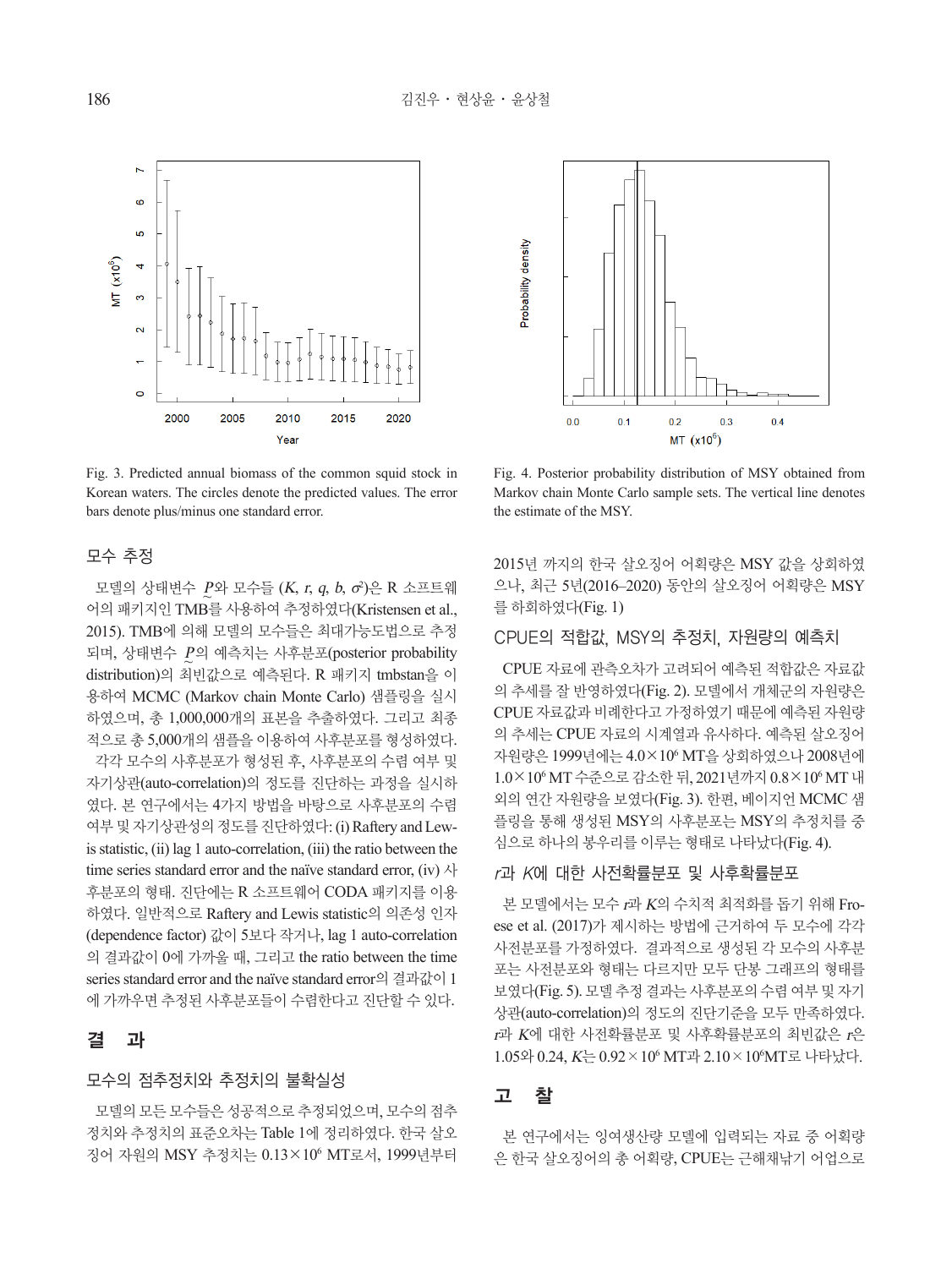

Fig. 5. Prior probability distributions (solid line) and posterior probability distribution (histogram) for parameters r and K.

부터 얻어진 자료를 사용하였다. 근해채낚기 어업은 살오징어 를 주로 어획하는 어업이며, 2005년 이후 살오징어의 총 어획량 중 1/4 이상을 어획해왔다. 따라서 근해채낚기 어업의 CPUE는 잉여생산량 모델에서 평가하고자 하는 살오징어 자원량의 상대 적인 수치로서 사용되기에 타당하다고 판단하였다. 그러나 명 백히 근해채낚기 어업이 살오징어 전체 어획량 중 과반을 차지 하지는 못하기에, 근해채낚기 CPUE 자료의 대표성에 대한 문 제가 제기된다. 살오징어의 어업별 어획 비중은 상황에 따라 변 할 수 있으므로 자료의 대표성 문제는 차후에도 발생할 수 있다. 만약 어떤 어종의 어획량을 몇 개의 주요 어업이 상당량을 차지 하고 각 어업의 CPUE 자료가 존재한다면, 잉여생산량 모델을 이용하여 복수어업을 고려한 자원평가를 수행할 수 있다. 이러 한 방법으로 본 연구에서 제기되는 CPUE 자료의 대표성 문제 를 완화할 수 있다.

수산자원평가모델 가운데 가장 간단한 잉여생산량 모델일지 라도 모델의 모수들을 한꺼번에 추정하는 것은 쉽지 않다. 우 리는 위의 문제를 극복하기 위해 모수의 사전분포를 결정하는 Froese et al. (2017)의 방법에 근거하여 <sup>r</sup> 과 <sup>K</sup>에 사전확률분포 를 제공하였다. 이로서 흔히 사용되는 초기자원량을 환경수용 력이 같다( $B_{\rm l}$ =K)는 가정을 사용하지 않고 초기자원량을 자유 모수로서 추정할 수 있었다. 또한 Froese et al. (2017)의 방법으 로 <sup>r</sup>과 K의 사전분포의 형태를 결정하는 과정에서 사전확률분 포 각각의 CV를 최대한 증가시킴으로서 사전확률분포의 객관 성을 강화하고자 하였다. 본 연구에서 제시한 베이지언 상태공

간 잉여생산량 모델은 <sup>r</sup>과 K의 사전확률분포의 형태를 결정함 에 있어서 Froese et al. (2017)의 방법에 근거하지만, 최종적으 로 다루고자 하는 개체군의 자원복원력을 결정하는 재량권을 사용자에게 부여한다는 장점이 있다.

Punt and Hilborn (1997)은 베이지언 자원평가모델에서 모수 의 사전확률분포를 가정할 때 상당한 주의를 기울일 것을 당부 했다. 선행연구에 근거하여 잉여생산량 모델의 모수 r과 K에 대 한 사전확률분포를 가정할 경우, 동일한 계군 또는 종일한 어 종의 사전정보를 사용하는 것이 권장된다(Millar and Meyer, 2000). 그러나 동일 계군 또는 동일한 종으로부터 모델의 모수 에 대한 사전정보를 획득하기가 어려운 경우가 존재할 수 있다. 그 예로 Jung (2019)은 베이지언 상태공간 잉여생산량모델을 이용하여 한국 고등어 자원을 평가하는 연구에서 모수 <sup>r</sup>과 K대 한 사전정보를 얻을 수 없었다. 이에 Jung (2019)은 여러 선행 연구를 참고하여 <sup>r</sup> 과 <sup>K</sup>대한 정보를 수집하고, 이 가운데 그럴 듯한 정보를 취하여 <sup>r</sup>과 <sup>K</sup>의 사전확률분포를 가정하였다. 반면, 본 연구에서 사용한 방법은 평가하고자하는 개체군의 r과 K에 대한 사전정보가 부재하더라도 FishBase에 등록된 자원복원력 기준에 근거하여 어느 정도 객관적인 사전확률분포를 가정할 수 있다는 장점이 있다.

결론적으로 본 연구에서 사용한 방법은 모델의 모수에 가정 하는 사전확률분포에 어느 정도의 객관성을 확보하면서 잉여 생산량 모델의 모수들을 한꺼번에 자유모수로서 추정하게 한 다는 점에서 유용하다. 따라서 어획량 자료와 CPUE자료가 확 보된 수산생물 개체군을 베이지언 잉여생산량 모델을 이용하여 평가하는 방법으로서 권장할 만하다.

# 사 사

이 논문은 2021년도 부경대학교 자율창의학술연구비의 지원 을 받았습니다. 살오징어 어획량 자료는 통계청으로부터 제공 받았으며, 단위노력당 어획량 자료는 국립수산과학원으로부터 제공받았습니다.

# **References**

- Auger-Methe M, Field C, Albertsen CM, Derocher AE, Lewis MA, Jonsen ID and Mills Flemming J. 2016. State-space models' dirty little secrets: even simple linear Gaussian models can have estimation problems. Sci Rep 6, 26677. https://doi.org/10.1038/srep26677.
- Brodziak J and Ishimura G. 2011. Development of Bayesian production models for assessing the North Pacific swordfish population. Fish Sci 77, 23-34. https://doi.org/10.1007/ s12562-010-0300-0.
- Carruthers TR, McAllister MK and Taylor NG. 2011. Spatial surplus production modeling of Atlantic tunas and billfish. Ecol Appl 21, 2734-2755. https://doi.org/10.1890/10-2026.1.